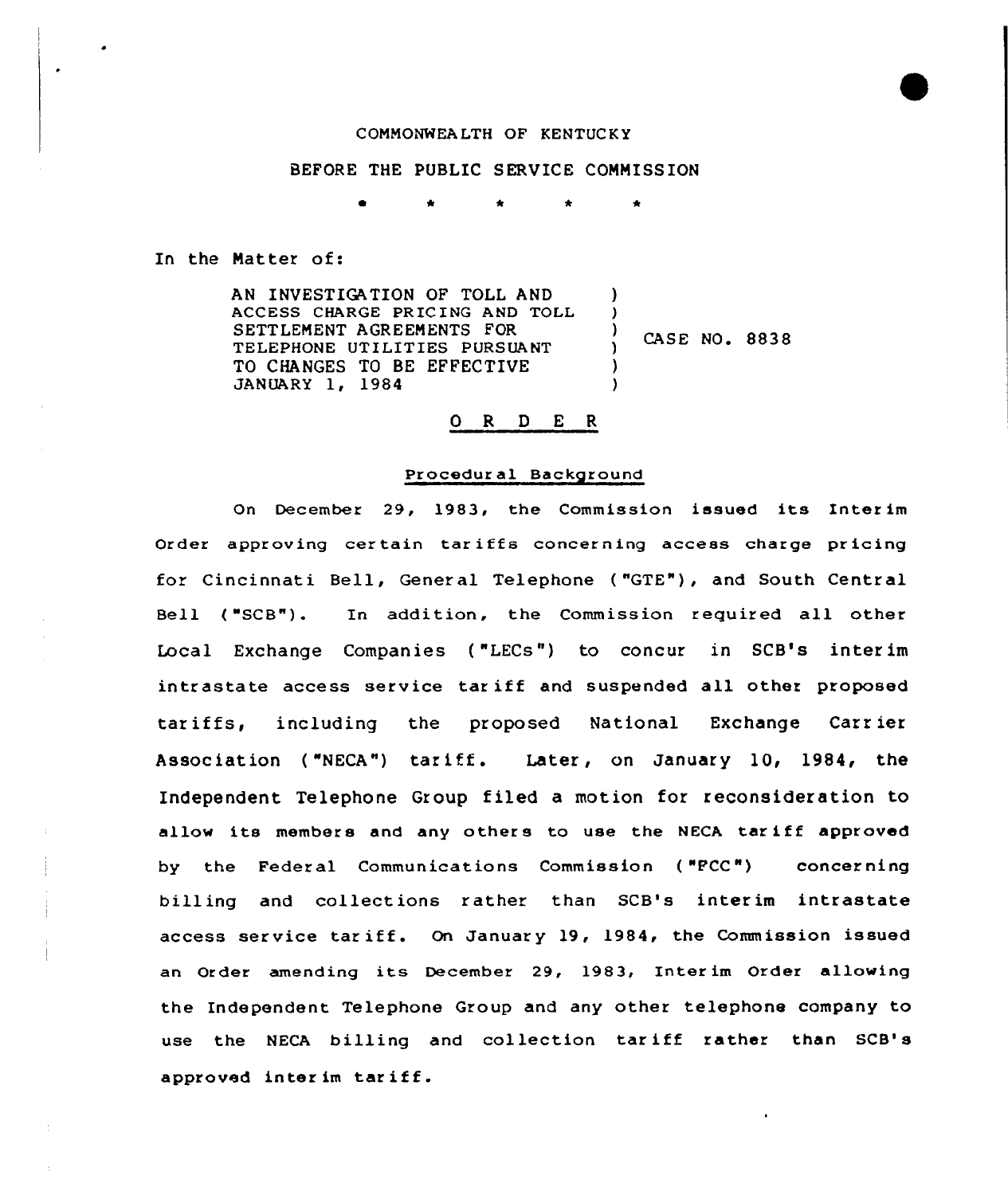On November 20, 1984, the Commiss ion issued an Qr der allowing all LECs except Cincinnati Bell, GTE, and SCB to adopt the NEcA Tar iff for intrastate use, and order ed those planning to use the NECA tariff to file a version of the tariff that incor porated the provisions of the Order within 30 days from the date of the Order .

In its petition for an extension of time for filing the tariffs as required in the Commission's Order of November 20, 1984, the Independent Telephone Group noted that although the Commission allowed LECs to adopt the NECA tariff for intrastate inter LATA use, it failed to specify the effective date of the latest version of the NECA tariff it would allow the LECs to follow. In its Order dated February 15, 1985, the Commission specified that LECs using the NECA Access Service Tariff adopt the rates, rules and regulations for intrastate inter LATA use as effective with the FCC on May 25, 1984, except as for certain modif ications required to conform with the Commission's Order of November 20, 1984, and as certain modifications may be required in subsequent Orders of the Commission.

On February 27, 1985, Duo County Telephone Cooperative filed with the Commission its Access Service Tar iff, PSC KY No . lA. In an Order dated May 31, 1985, the Commission approved Duo County's Access Service Tariff effective June 1, 1985, except Section 4, End User Access Service, and Section 8< Billing and Collection Services. The Commission also ordered that DuO COunty and all other LECs concurring with Duo County's Access Service Tariff would continue to concur with the NECA's Billing and

 $-2-$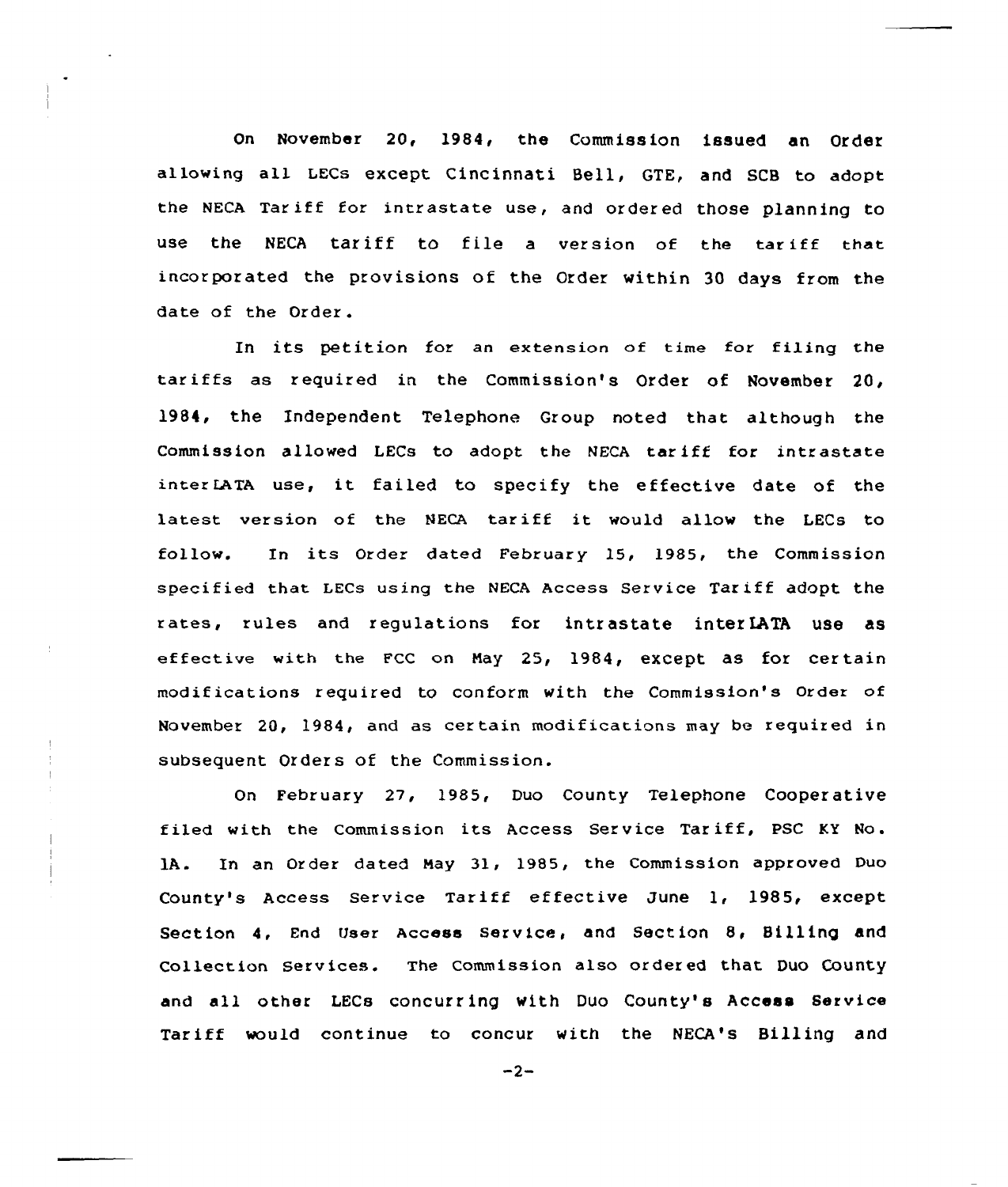Collection Services Tariff on an interim basis as approved by the Commission on January 19, 1984, pending an Order on billing and collection matters.

 $\ddot{\phantom{a}}$ 

On November 26, 1985, Duo County filed with the Commission for approval <sup>a</sup> copy of a billing agreement between it and AT&T Communications for the period January 1, 1986, thru December  $31$ , 1988. The rates in the agreement were the NECA rates as approved by the FCC ef fective June 1985, far interstate billing and collection services. Between November 26 and December 31, 1985, several other members of the Independent Group filed identical agreements with the Commission for approval. On, December 27, 1985, the Commission issued a letter to Duo County and to the others who filed similar agreements which rejected the agreement with AT&T for several reasons including the fact that the NECA rates proposed in the agreements had not been approved by this Commission.

On January 3, 1986, Dua County responded to the Commission's letter of December 27, 1985, by supplying certain information deficient in the November 26, 1985, filing.

## Discussion

In its January 3, 1986, letter to the Commission Duo County respanded to each of the five objections from the Commission's December 27, 1985, letter, and referenced the appropriate attachments filed with its letter. In this response Duo County requested inter im approval of the interstate NECA Access Service Tar iff for billing and collection service for intrastate inter IATA use. The Commission is of the opinion that Duo County's request

 $-3-$